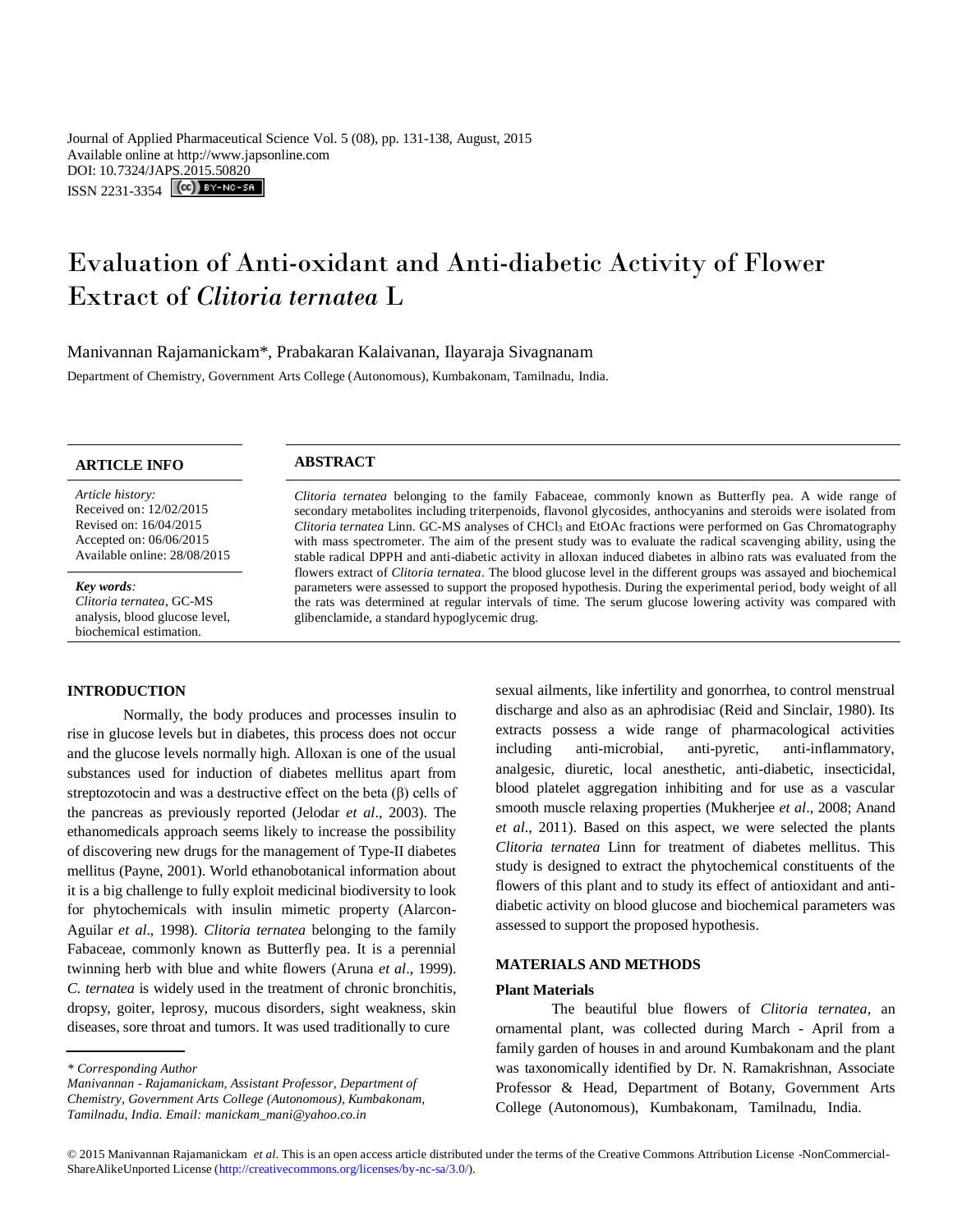The flowers materials were dried at room temperature. The voucher specimen (GACBOT - 121) was maintained in our research laboratory for future reference. The plant material was shade-dried with occasional shifting and stored in an air - tight container.

#### **Extraction methods**

The air dried flowers of *C. ternatea* (750 g) was extracted three times (6 days each) with 95 % MeOH (4 X 500 mL) at room temperature (30  $\pm$  2 °C). The combined methanolic extract was evaporated in *vaccuo*. Before going to fractionation, so it draws our attention to do the sequential partition fraction of methanol crude extract (30.7 g). The resulting methanolic extract residue was suspended in hot water (1000 mL) and extracted successively partitioned with  $CHCl<sub>3</sub>$  and  $EtOAc$  and the solvent recovered by simple distillation. Evaporation of the solvent under reduced pressure gave the crude extract  $CHCl<sub>3</sub>(27.0 g)$  and EtOAc (24.5 g) respectively.

# **GC-MS analysis**

 $GC-MS$  analysis of  $CHCl<sub>3</sub>$  and  $EtOAc$  extracts were performed on a Hewlett Packard HP 6890 Gas Chromatography with Hewlett Packard 5973 mass spectrometer system equipped with a DB-5 capillary column (30 m x 0.25 mm id, film thickness 0.25 μm). The oven temperature was programmed from 70-240°C at the rate of 5°C/min. The ion source was set at 240 °C and electron ionization at 70 eV. Helium used as the carrier gas at a flow rate of 1 mL / min. Scanning range was 35 to 425 amu. Interpretation of the mass spectrum of the unknown part was compared with the spectrum of the known components stored in the NIST library. The name, molecular weight and structure of the components of the test materials were found out.

# **ANTI-OXIDANT ACTIVITIES**

#### **DPPH free radical scavenging test**

The DPPH is a stable free radical, which was widely accepted as a tool for estimating free radical-scavenging of s.15 Hydrogen or electron donation capacities of the compounds were measured from the bleaching of the purple-colored methanol solution of 1, 1-diphenyl-2-picrylhydrazyl (DPPH). This spectrophotometer test uses the stable radical DPPH as a reagent. The sample solution of material  $(50 \mu L)$  at four concentrations (1.0, 0.5, 0.25 and 0.125 mg / mL) was mixed with freshly prepared methanolic solution of DPPH  $(634 \mu M)$  and allowed to stand for 30 min at room temperature. The absorbance was measured at 515 nm using a spectrophotometer and inhibits free radical DPPH in percent (%) was calculated using the formula below:

The percent of inhibition of DPPH reduction (decolourization) % of inhibition  $=$   $\frac{A0 - A\text{sample}}{A0}$  $\frac{\text{Assimple}}{\text{A0}}$  X 100

where  $(A_0)$  is absorbance of control (blank) and  $(A_{sample})$  is absorbance of test compound. The compound concentration showing 50% inhibition  $(IC_{50})$  was calculated from the plot of inhibition percentage against sample concentration. Tests were carried out in triplicate. Samples and DPPH dissolved in methanol. L-ascorbic acid was used as positive control.

# **ANTI-DIABETIC STUDY**

#### **Animals**

Male albino rats (200 - 250 g) of Wistar strain was procured from the animal house, Department of Zoology, Government Arts College (Autonomous), Bharathidasan University, Kumbakonam, Tamilnadu, India. Animals were fasted overnight and was divided into different test groups each consisting of six animals. They housed in cages and maintained under standard conditions at  $26 \pm 2^{\circ}$ C and relative humidity 60 -65 % and 12 h light and 14 h dark cycles each day for one week before and during the experiments. All animals were fed with the standard rodent pellet diet, and water adlibitum. Before starting the experiment on animals, the experimental protocol was subjected to the scrutiny of the Institutional Animal Ethics Committee (IAEC), Bharathidasan University, Trichirappalli, Tamilnadu, India (Approval No. BDU/IAEC/2011/31/29.03.2011).

#### **Experimental Design**

The animals were divided into six groups each containing six animals.

**Group-I:** Served as normal control. Control rats received only normal saline.

**Group-II:** The Second group of rats with diabetes was induced by intraperitoneal injection of alloxan for 2 days.

**Group-III:** Alloxan treated rats was administered the Glibenclamide (10 mg / kg) and served as standard.

Group-IV: Alloxan treated rats was administered the CHCl<sub>3</sub> extract  $(300 \text{ mg} / \text{kg})$ 

**Group-V:** Alloxan treated rats was administered the ethyl acetate extract  $(300 \text{ mg} / \text{kg})$ 

**Group-VI:** Alloxan treated rats were administered the methanolic extract  $(300 \text{ mg} / \text{kg})$ 

After the treatment period all the groups of rats were euthanized by anesthesia using chloroform vapor and the rats was sacrificed by decapitation. Then the blood was collected in a tube for analysis.

# **Evaluation of Anti-diabetic Activity**

Before starting the experiment, animals were separated according to their body weight. The animals were injected intraperitoneally with freshly prepared alloxan monohydrate (150 mg / kg) in normal saline solution. Alloxan administration resulted in significant elevation of glucose level and reduction in body weight. Diabetes was confirmed by the elevated blood glucose levels determined at 72 h. The blood sugar level was measured by digital display glucometer (One touch - Johnson & Johnson Ltd.). Initial blood samples were taken before the oral administration of the standard drug glibenclamide and plant extracts at doses of 300 mg / kg. The blood glucose level test was done on the normal,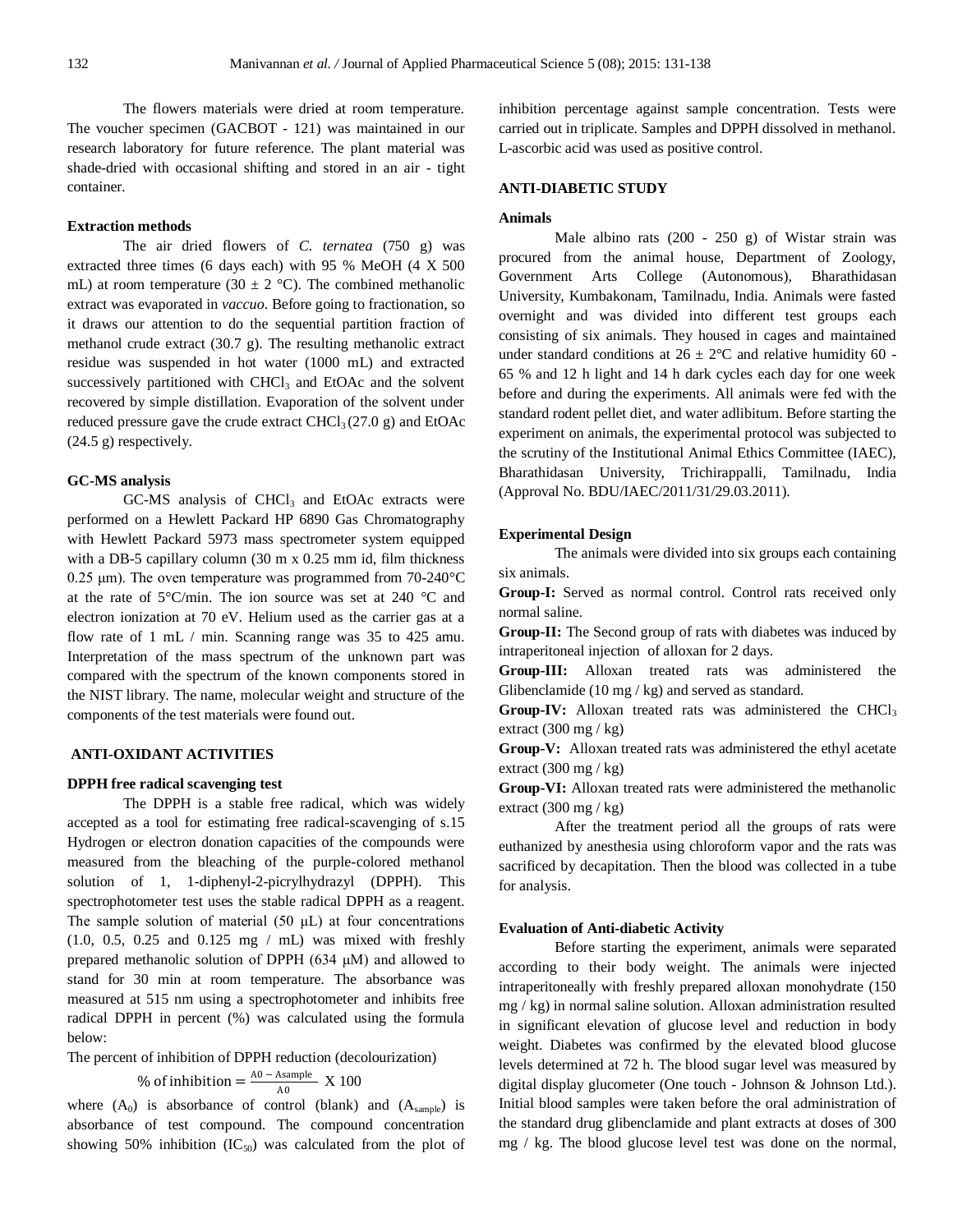diabetic and treated diabetic rats were measured at 0, 4, 8 and 12 days after oral administration of Glibenclamide and different extracts.

### **Biochemical Analysis**

At the end of the experimental period (12 days), the rats were anesthetized with chloroform following a 12 hour fast. Blood samples were drawn by cardiac puncture into plain tubes. The blood samples were centrifuged at 3500 rpm for 20 minutes using a refrigerated centrifuge at 4°C (Remi Laboratory Instruments, Mumbai, India). The serum collected was stored at −20°C until needed. Serum albumin was determined using the bromcresol green method with an autopak kit. The total protein present in serum was estimated by the Biuret method (Fawcett and Scott, 1960) using an autopak kit. Serum was separated and analyzed for serum cholesterol (Roeschlau *et al*., 1974), serum triglycerides by enzymatic DHBS colorimetric method (Muller *et al*., 1977), serum HDL (Allain *et al*., 1974), serum LDL (Friedewald *et al*., 1972), serum creatinine (Bowers, 1980), serum urea (Wilson, 1966) and levels of hemoglobin was estimated using the ion exchange resin method with kits purchased from Diotek India Ltd, Mumbai, India (Trinder, 1969). To the animals, standard drug glibenclamide (10 mg / kg orally) and the test plant extract  $(300 \text{ mg} / \text{kg} \text{ orally})$  were administered by dissolving in 2 % Twen-80 / water and normal saline respectively.

## **Acute Toxicity Studies**

Acute toxicity studies were carried out according to the literature (Ghosh, 2005). Animals of either sex were fasted for eighteen hours and used. A dose of 300 mg / kg methanolic, chloroform and ethyl acetate extracts from our selected plant was administrated orally to 12 rats, additionally three rats were kept as control. The control group received distilled water. Then they were observed for 72 hours. Since no mortality was observed and the behavioral pattern unaffected. No depth was observed at the end of the study.

#### **Statistical Analysis**

All experiments were reported as means ± SD. Significant differences for multiple comparisons was determined by one-way analysis of variance (ANOVA) followed by Duncan test with p value less than 0.05 which was considered as statistically significant.

# **RESULTS AND DISCUSSION**

#### **Chemical constituents**

The active principles with their retention time (RT), molecular formula, molecular weight (MW), components present in the chloroform and ethyl acetate fraction of *Clitoria ternatea* flowers were identified by GC-MS analysis (Figure 1 & 2). The GC-MS spectrums of CHCl<sub>3</sub> extracts showed a molecular ion peak at m/e 312.97, 262.73, 239.67, 264.75 and follow a molecular formulas of  $C_{18}H_{19}NO_4$  (MW 313.00),  $C_{21}H_{38}O_4$  (MW 262.00),  $C_{35}H_{68}O_4$  (MW 239.00),  $C_{21}H=O_4$  (MW 264.00) and EtOAc extract showed a molecular ion peak at m/e 87.144, 264.76, 298.91, 71.19 and follow a molecular formulas of  $C_{14}H_{28}O_2$  (MW 87.00),  $C_{19}H_{36}O_2$  (MW 264.00),  $C_{25}H_{42}O_2$  (MW 298.00),  $C_{16}H_{30}O_2$ (MW 71.00).

Based on GCMS analysis we were identified four compounds in the chloroform extract namely (1) Cephalotaxine, 3 deoxy, 3, 11- epoxy (3a, 11a) (RT 19.5), (2) 9, 12 octadecadienoic acid [z, z], 2- hydroxy- 1- [hydroxy methyl] ethyl ester (RT 22.0), (3) Hexa decanoic acid, 1-[hydroxymethyl]- 1, 2 – ethanediyl ester (RT 23.2) (4) 9- octadecanoic acid [z]-2- hydroxy-1- [hydroxy methyl] ethyl ester (25.88) and another four compounds was identified in the ethyl acetate extract namely (1) Dodecanoic acid, 10- methyl- methyl ester (RT 16.9), (2) 10 octadecanoic acid, methyl ester (RT 18.63), (3) Cyclopropane butanoic acid, 2- [[2-[[2-[[2-pentyl cyclopropyl] methyl] cyclopropyl] methyl] cyclopropyl] methyl]- methyl ester (RT 18.85 (4) 1, 2-15, 16-Diepoxy hexadecane (RT 22.0).

**Table 1:** DPPH free radical scavenging activity of the flower extracts of *Clitoria ternatea* white extracts.

| Concentration (mg / ml)                 | $IC_{50}$ (µg/ml)                 |                   |                |                |                  |  |
|-----------------------------------------|-----------------------------------|-------------------|----------------|----------------|------------------|--|
| <b>Samples</b>                          | 1.0                               | 0.5               | 0.25           | 0.125          | $IC_{50}$        |  |
|                                         | Radical scavenging effect $(\% )$ |                   |                |                |                  |  |
| Clitoria ternatea chloroform extract    | $92.46 + 0.05$                    | $88.42 \div 0.04$ | $80.94 + 0.01$ | $76.79 + 0.02$ | $132.50 + 0.06$  |  |
| Clitoria ternatea ethyl acetate extract | $88.79 + 0.20$                    | $83.91 + 0.01$    | $77.88 + 0.50$ | $66.05 + 0.04$ | $107.42 + 0.02$  |  |
| Clitoria ternatea methanol extract      | $85.27 + 0.02$                    | $77.68 + 0.60$    | $74.51 + 0.01$ | $56.12 + 0.05$ | $95.30 + 0.10$   |  |
| L-ascorbic acid                         | $99.05 + 0.01$                    | $96.89 + 0.20$    | $95.12 + 0.04$ | $90.64 + 0.10$ | $70.80 \pm 0.02$ |  |

Values are expressed in Mean  $\pm$  Standard Deviation (M $\pm$ SD)

**Table 2:** Effect of Solvent Extracts from *Clitoria ternatea* on fasting blood glucose level in alloxan induced diabetic rats.

| Group | <b>Treatment</b>                                     | Fasting blood glucose level (mg / dI) |                       |                   |                      |  |
|-------|------------------------------------------------------|---------------------------------------|-----------------------|-------------------|----------------------|--|
|       |                                                      | <b>Initial</b>                        | $4^{\mathrm{th}}$ day | $8th$ day         | $12^{\text{th}}$ day |  |
|       | Normal Control                                       | $97.67 + 5.62$                        | $91.67 + 3.79$        | $97.67 + 3.79$    | $94.33 \pm 2.52$     |  |
|       | Diabetic Control                                     | $388.67 + 6.11$                       | $401.67 + 3.51$       | $405.67+2.08$     | $411.33 \pm 2.52$    |  |
| Ш     | Glibenclamide(10 mg/kg)                              | $374.33 + 4.04$                       | $342.33 + 2.52$       | $273.33 + 4.04$   | $152.00\pm4.58$      |  |
| IV    | Chloroform Extract $(300 \text{ mg}/\text{kg})$      | $378.33 \pm 3.51$                     | $255.67+4.04$         | $192.00 + 5.29$   | $136.33 \pm 5.51$    |  |
|       | Ethyl acetate Extract $(300 \text{ mg} / \text{kg})$ | $385.67 \pm 4.51$                     | $287.33 \pm 11.02$    | $213.00+7.21$     | $169.67 + 4.73$      |  |
| VI    | Methanolic Extract(300 mg/ $kg$ )                    | $382.43 \pm 4.11$                     | $292.63 \pm 3.92$     | $219.00 \pm 4.10$ | $171.42 \pm 4.41$    |  |

Alloxan monohydrate (120 mg / kg) was used as a diabetogen.

Values are expressed in Mean  $\pm$  Standard Deviation (n=6)

Superscript letters represent *P*<0.05 (Duncan test). Group II compared with Group III, IV and V.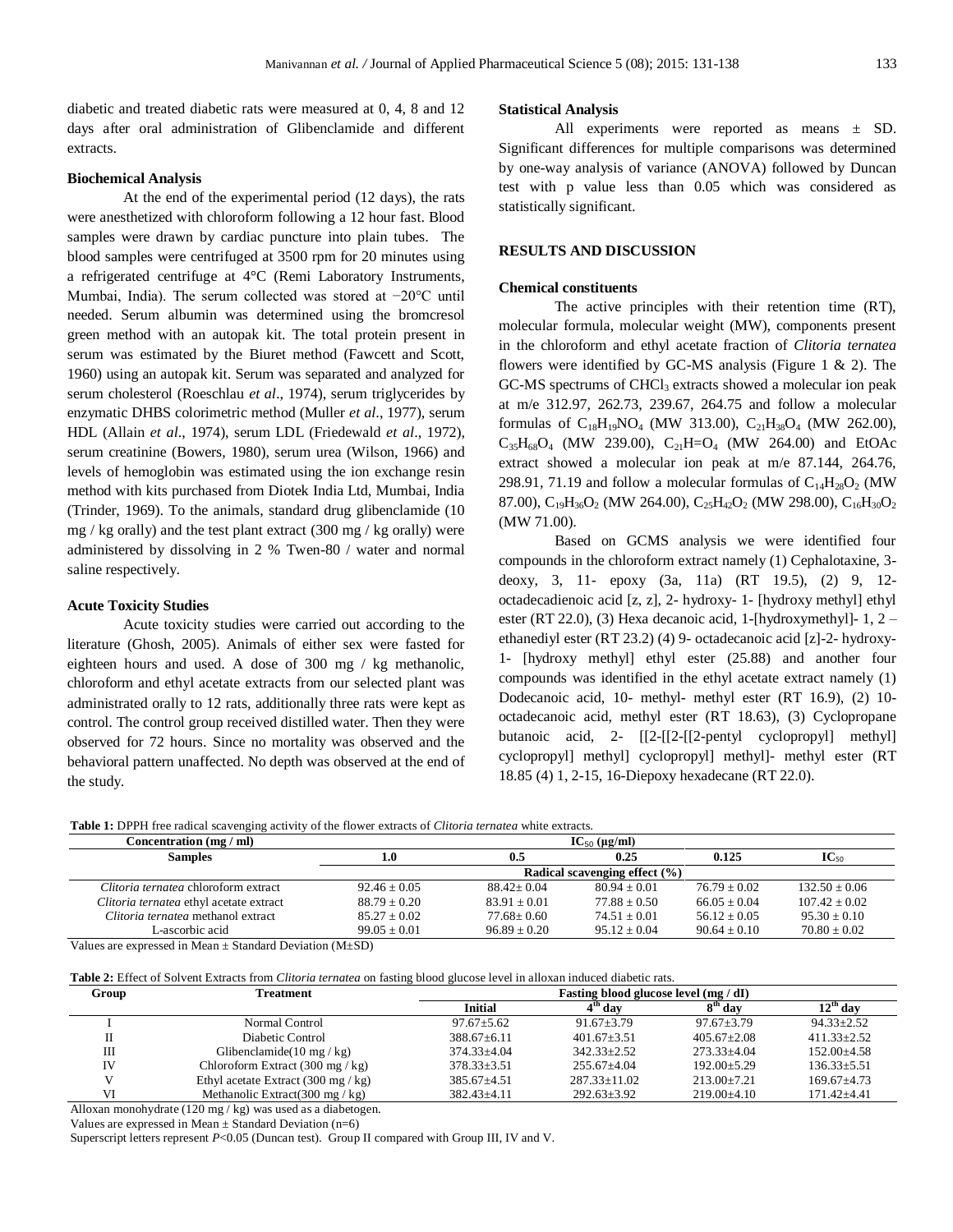

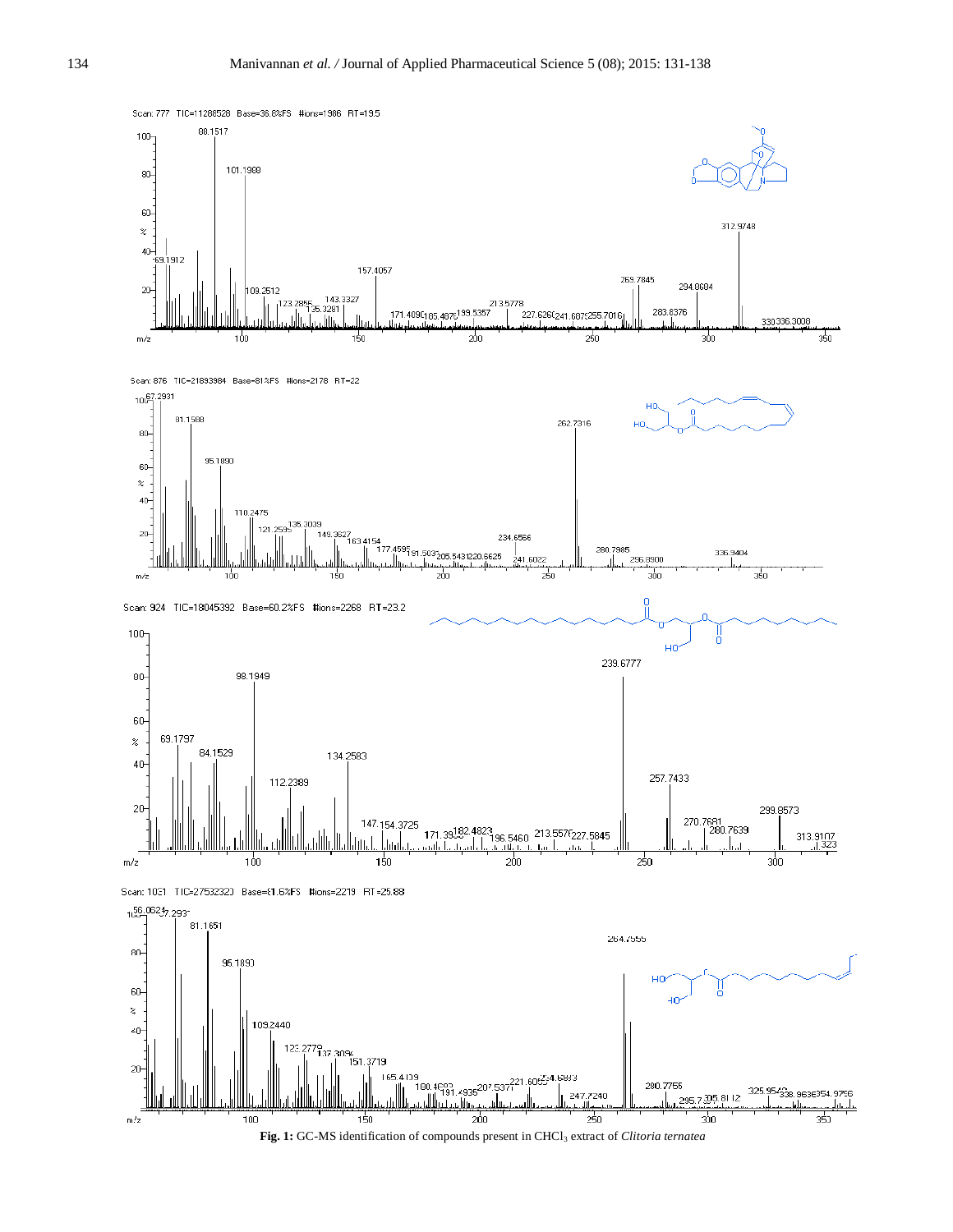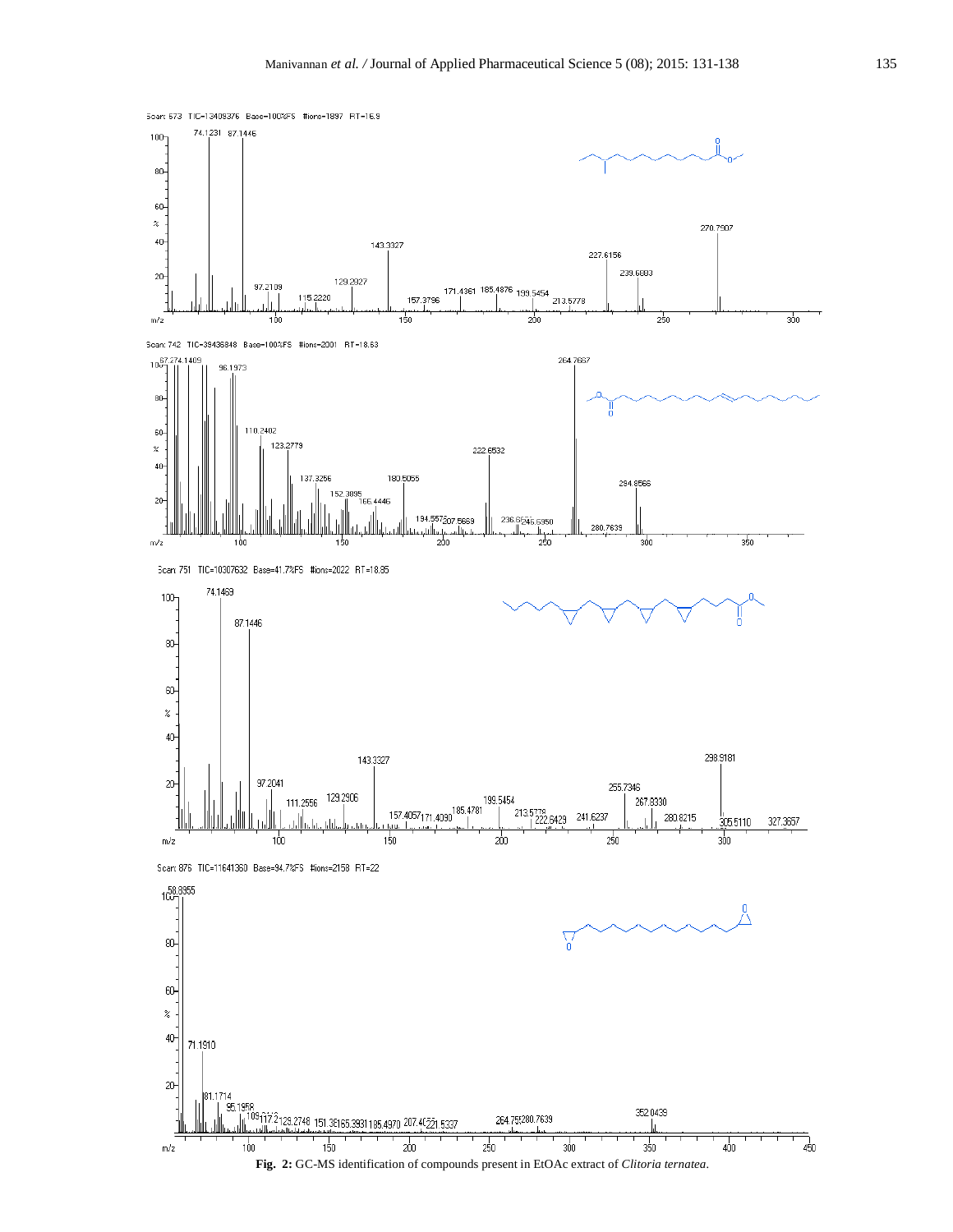#### **Anti-oxidant activity**

The anti-oxidant activity of *Clitoria ternatea* flowers extract in solvents of varying polarity was measured with hydrogen granting or radical scavenging ability, using the stable radical, DPPH. The method was based on reduce alcoholic DPPH solutions in the presence of a hydrogen granting anti-oxidant. The DPPH free radical scavenging activity of the Chloroform extract of *Clitoria ternatea* showed the highest scavenging activity (% inhibition 92.46, 88.42, 80.94 and 76.99 at 1.0, 0.5, 0.25 and 0.125 mg / ml respectively), followed by ethyl acetate extract. Methanol extract showed least DPPH radical scavenging ability with % inhibition 85.27, 77.68, 74.51 and 56.12 at 1.0, 0.5, 0.25 and 0.125 mg / ml respectively.

The results of the free radical scavenging activity of *Clitoria ternatea* assessed by DPPH test and amount of the sample needed for 50% inhibition of free radical activity,  $IC_{50}$  values was summarized in Table 1. Lower  $IC_{50}$  value suggests higher antioxidant activity. Based on the results found the anti-oxidant activity of *Clitoria ternatea* methanol extract (IC<sub>50</sub>: 95.30 μg/ml) was comparable with standard anti-oxidant of L-ascorbic acid.

#### **Anti-diabetic activity**

During the experimental period, body weight and blood glucose level of all the rats were determined at regular intervals of time. At the end of the experimental period, the rats were anaesthetized and sacrificed by cervical dislocation. Blood collected without anticoagulant was used for serum separation. The effect of the treatment with all test compounds and glibenclamide on blood glucose concentration in normal and diabetic rats after treatment was shown in a Table 2. When the administration of chloroform extract at a dose 300 mg / kg to diabetic rats showed blood glucose level decreased from 378.33 mg / dI to 255.67 mg / dI which was found significant ( $p < 0.01$ ) when compared with diabetic control and ethyl acetate extract at a dose 300 mg / kg to diabetic rats showed reduction in blood glucose level from 385.67 mg / dl to 287.33 mg / dI at  $4<sup>th</sup>$  day.

The methanol extract at a dose 300 mg / kg also showed the decrease in blood glucose level significantly ( $p < 0.01$ ) when compared with the diabetic control groups. At the end of experiment (12<sup>th</sup> day) blood glucose level was  $136.33 \pm 5.51$  and 169.67 **±** 4.73 mg / dI in the diabetic rat treated with chloroform and ethyl acetate flower extract of *Clitoria ternatea* respectively. Whereas methanol extracts also showed significant reduction (p < 0.001) in a blood glucose level on the diabetic rat at  $12<sup>th</sup>$  day of the study.

Furthermore, daily treatment of all test extracts for 12 days led to dose dependent fall in blood glucose level. Maximum effect seems to rich after  $12<sup>th</sup>$  day of treatment and remains constant their after. From the results of the present study, it may be insulin producing cells are functioning and the stimulation of insulin release could be responsible for most of the metabolic effects. It may be suggested that the mechanism of action of plant extracts is similar to glibenclamide. The serum glucose lowering activity was compared with glibenclamide, a standard hypoglycemic drug. Glibenclamide was used for many years to treat diabetes, to stimulate insulin secretion from pancreatic beta cells (Tian *et al*., 1998).

The body weights of the different groups of animals were in the range of 150-250 Kg. Alloxan caused body weight reduction, which is reversed after 12 days of treatment of chloroform, ethyl acetate and methanol extracts of *Clitoria ternatea.* Normal healthy control was found to be stable in their bodyweight during 12 days (Table 3) but diabetic rats show reduction in bodyweight. An increase in the body weight of normal rats was observed whereas the weight of diabetic control rats decrease from day 1 to day 12.

When administration of plant extract to diabetic rats showed a significant ( $p < 0.01$ ) increase in body weight as compared to the diabetic control group. Chloroform extract seems to be the most promising than ethyl acetate but these two extracts were less effective than glibenclamide in maintaining body weight.

# **Biochemical Estimation**

Biochemical parameters were assessed to support the proposed hypothesis. Diabetes mellitus is a common metabolic disease characterized by increased circulating glucose concentrations. It is associated with a variety of micro vascular, macro vascular, neurological, and infectious complications, including abnormal carbohydrate, fat and protein metabolism **(**Goth and Eaton, 2000**).** Serum albumin and total protein levels were markedly decreased in the diabetic control groups were shown in Table 4.

Total protein levels were significantly decreased in rats with Alloxan induced diabetes due to increased protein catabolism (Mansour and Newairy, 2000). However, in untreated diabetic rats, serum protein and albumin levels decreased significantly compared with the control group ( $P < 0.001$ ). Administration of alloxan decreases serum albumin levels due to increased nonenzymatic glycosylation of protein (Lowry *et al*., 1951). Treatment of diabetic rats with chloroform and ethyl acetate extracts restored albumin to normal levels. The present study found that daily administration of a methanol, chloroform and ethyl acetate extract from *Clitoria ternatea* to diabetic rats gradually increased their protein levels and that the chloroform extract at a dose of 300 mg / kg were a pronounced effect on protein content.

Serum urea and creatinine levels were decreased significantly by chloroform and ethyl acetate extracts and Glibenclamide. There was an increased level of urea (38.17  $\pm$ 0.29) and creatinine (1.34  $\pm$  0.040) in the diabetic rats. Urea and creatinine which are the major nitrogenous waste products are normally low in the blood since it is excreted in the urine continuously. When the kidney fails to filter out this nitrogenous waste due to increased blood glucose level or due to kidney failure and these nitrogenous wastes get accumulated in the blood and this can lead to unconsciousness and death (Debra Manzella, 2008).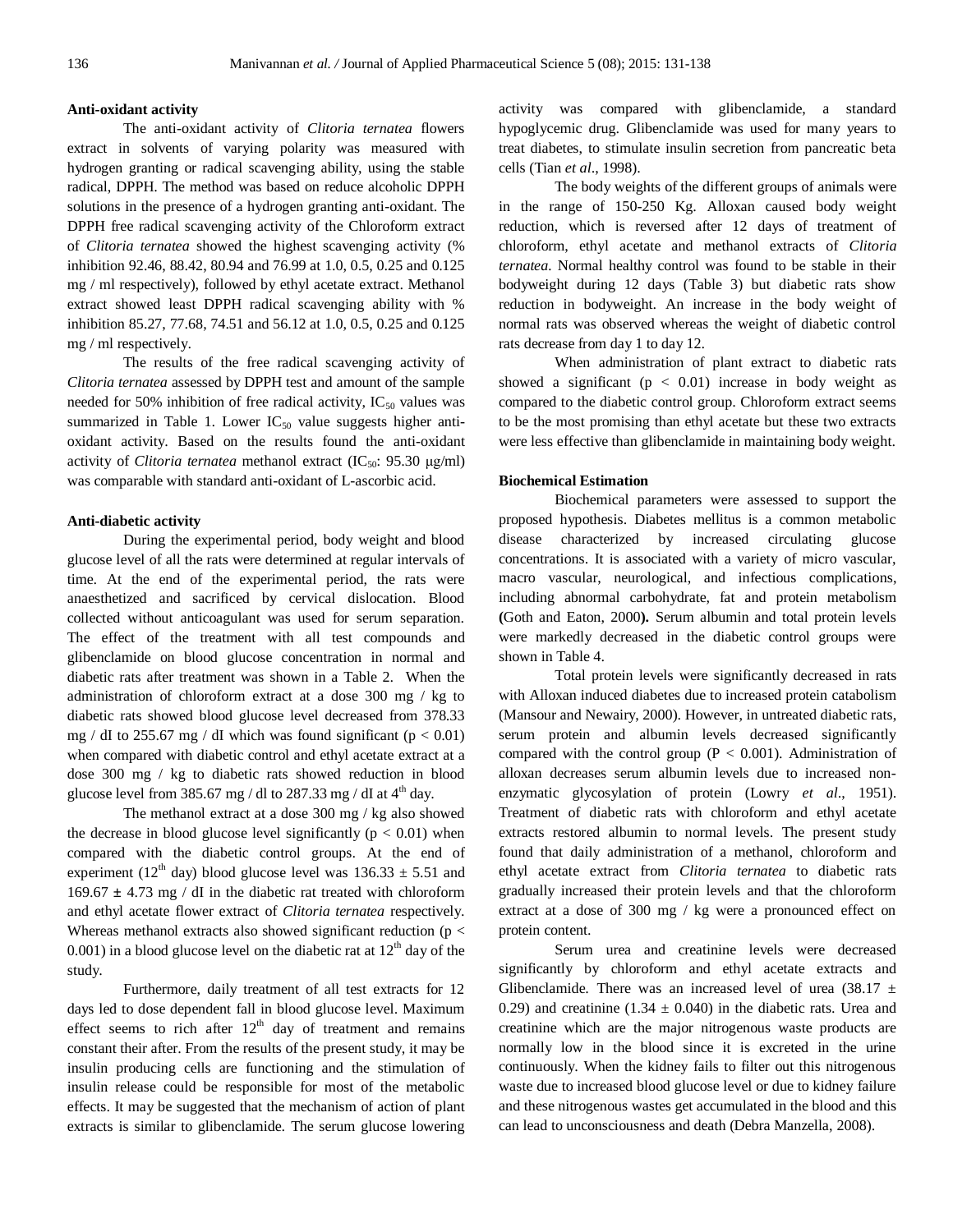**Table 3:** Effect of Solvent Extracts from *Clitoria ternatea* on body weight in alloxan induced diabetic rats.

| Group | Treatment                                            | Body weight of the animal $(g)$ |                       |                   |                      |  |
|-------|------------------------------------------------------|---------------------------------|-----------------------|-------------------|----------------------|--|
|       |                                                      | Initial                         | $4^{\mathrm{th}}$ day | $8th$ day         | $12^{\text{th}}$ dav |  |
|       | Normal Control                                       | $162.67+1.53$                   | $157.33 \pm 6.43$     | $152.67+2.08$     | $155.67 + 3.21$      |  |
|       | Diabetic Control                                     | $163.00 \pm 1.00$               | $143.67 + 2.52$       | $137.67 + 2.52$   | $131.33 \pm 3.06$    |  |
| Ш     | Glibenclamide $(10 \text{ mg}/ \text{kg})$           | $162.33 \pm 2.89$               | $147.67 + 4.16$       | $148.33 \pm 3.21$ | $149.00 + 6.25$      |  |
| IV    | Chloroform Extract $(300 \text{ mg} / \text{kg})$    | $166.33 \pm 1.53$               | $150.00 \pm 1.00$     | $146.67 + 6.11$   | $153.67 \pm 2.89$    |  |
|       | Ethyl acetate Extract $(300 \text{ mg} / \text{kg})$ | $164.67 \pm 1.53$               | $153.67+1.15$         | $155.67 + 2.31$   | $156.00 \pm 1.00$    |  |
| VI    | Methanolic Extract(300 mg / $kg$ )                   | $163.42 \pm 1.53$               | $154.32 \pm 2.16$     | $156.84 \pm 2.56$ | $155.91 \pm 3.16$    |  |
|       |                                                      |                                 |                       |                   |                      |  |

Alloxan monohydrate (120 mg / kg) was used as a diabetogen.

Values are expressed in Mean  $\pm$  Standard Deviation (n=6)

Superscript letters represent  $P<0.05$  (Duncan test). Group II compared with Group III, IV and V.

| <b>Table 4:</b> Effect of Solvent Extracts from <i>Clitoria ternatea</i> on 12 <sup>th</sup> day on biochemical parameters in alloxan induced diabetic rats. |
|--------------------------------------------------------------------------------------------------------------------------------------------------------------|
|--------------------------------------------------------------------------------------------------------------------------------------------------------------|

| <b>Biochemical</b><br><b>First Day</b> |                  | $12th$ day (M $\pm$ SD) Treatment |                  |                  |                 |                  |                 |
|----------------------------------------|------------------|-----------------------------------|------------------|------------------|-----------------|------------------|-----------------|
| parameter                              |                  |                                   | П                | ш                | IV              |                  | VI              |
| Haemo-globulin                         | 14.33±0.42       | $15.46 \pm 0.27$                  | $12.21 + 0.28$   | $14.64 + 0.39$   | $14.52+0.1$     | $13.27 + 0.16$   | $12.84 \pm 0.2$ |
| Albumin                                | $3.85 \pm 0.05$  | $3.82 \pm 0.07$                   | $3.16 \pm 0.05$  | $3.91 \pm 0.07$  | $3.81 \pm 0.03$ | $3.22 \pm 0.05$  | $3.18 \pm 0.05$ |
| Globulin                               | $2.66 \pm 0.06$  | $2.61 + 0.04$                     | $0.80 + 0.04$    | $2.64 \pm 0.06$  | $3.44 \pm 0.16$ | $2.60 \pm 0.03$  | $2.52 \pm 0.05$ |
| Serum Urea                             | $26.61 \pm 0.68$ | $26.20 \pm 0.26$                  | $38.60 \pm 0.53$ | $22.23+0.49$     | $38.17 \pm 0.3$ | $30.08 \pm 1.13$ | $28.36 \pm 0.2$ |
| Serum Creatinine                       | $0.84 + 0.053$   | $0.83+0.025$                      | $1.32 + 0.053$   | $0.93+0.042$     | $1.34 \pm 0.04$ | $0.63+0.042$     | $0.82 \pm 0.02$ |
| Serum Cholesterol                      | 169.6±2.08       | $166.33 \pm 1.53$                 | $97.00 \pm 2.65$ | $141.67 \pm 2.4$ | $144.3 \pm 1.7$ | $99.67 \pm 1.53$ | $99.01 \pm 1.5$ |
| Serum triglycerides                    | $61.97 \pm 1.00$ | $61.13 \pm 0.23$                  | $41.67 \pm 1.53$ | $62.83 \pm 1.04$ | $75.00 \pm 1.0$ | $67.83 \pm 0.76$ | $61.78 \pm 0.2$ |
| Serum Protein                          | $6.83 \pm 0.40$  | $6.32 \pm 0.10$                   | $5.15 \pm 0.13$  | $4.63 \pm 0.04$  | $7.15 \pm 0.05$ | $6.25 \pm 0.17$  | $5.95 \pm 0.13$ |
| <b>HDL</b>                             | $33.67 \pm 1.53$ | $34.04 \pm 0.07$                  | $27.67 \pm 1.53$ | $34.80 \pm 0.72$ | $48.21 \pm 0.3$ | $36.47 \pm 0.42$ | $34.47 \pm 0.1$ |
| LDL                                    | $64.00 \pm 1.73$ | $64.50 \pm 0.50$                  | $51.67 \pm 0.58$ | $57.93 \pm 0.70$ | $71.23 \pm 0.2$ | $68.20 \pm 0.26$ | $60.17 \pm 0.5$ |
| .                                      |                  |                                   |                  |                  |                 |                  |                 |

All Parameters were measured mg / dI.

Values are expressed in Mean  $\pm$  Standard Deviation (n=6)

Superscript letters represent *P*<0.05 (Duncan test). Group II compared with Group III, IV and V. \**P*<0.05, \*\**P*<0.01, \*\*\* *P*<0.001.

This levels were decreased significantly ( $p < 0.05$ ) after the treatment with chloroform and ethyl acetate extracts and glibenclamide (urea:  $38.17 \pm 0.29$ ,  $30.08 \pm 1.13$  and  $22.23 \pm 0.49$ ; creatinine:  $1.34 \pm 0.040$ ,  $0.63 \pm 0.042$  and  $0.93 \pm 0.042$ respectively) when compared to the untreated diabetic rats. The decreased level of these nitrogenous wastes after the treatment suggests that the plant extract can retrieve the renal damage caused due to diabetes. To study the effect on various other parameters viz. serum lipoproteins (total cholesterol, triglycerides, lowdensity lipoprotein, and high-density lipoprotein) were estimated for all treated groups and compared against diabetic control group. Such an increase in lipid content increases the risk of coronary heart disease and atherosclerosis (Ginsberg, 1998). The serum lipid profile reached a peak in diabetic control rats, whereas the level of high-density lipoprotein decreased. After continuous treatment with the *Clitoria ternatea* flower extract for 12 days rats with alloxan induced diabetes showed a marked decrease in cholesterol levels with a significant increase in high-density lipoprotein.

Total cholesterol and triglyceride levels were found to be significantly  $(p < 0.01)$  increased in the standard treated diabetic group (Alloxan + glibenclamide 10 mg/kg) in comparison with the control group. Administration of chloroform and ethyl acetate extracts and glibenclamide recovered the diabetic induced changes and decreased the level of lipids (cholesterol:  $144.33 \pm 38.70$ ,  $99.67 \pm 1.53$  and  $141.67$ ; triglycerides:  $75.00 \pm 1.00$ ,  $67.83 \pm 0.76$  and  $62.83 \pm 1.04$ ; LDL-c:  $71.23 \pm 0.25$ , 68.20  $\pm$  0.26 and 57.93  $\pm$  0.70 respectively) with an increase in HDL-c  $(48.21 \pm 0.26, 36.47 \pm 0.42, 30.480)$  $\pm$  0.72 respectively) when compared to the untreated diabetic rats. In this study, there was a significant decrease in hemoglobin levels down to the near normal range in diabetic animals treated with methanol, chloroform and ethyl acetate extracts of *Clitoria ternatea* flowers. Oral administration of the methanol, chloroform and ethyl acetate extracts were an effect on hemoglobin, by preventing its elevation and was found to be effective in restoring hemoglobin to normal levels.

#### **CONCLUSION**

In conclusion that this study, increased level of glucose was observed in alloxan diabetic rats that may be due to insulin secretion. The flower extracts of *Clitoria ternatea* tested for antidiabetic activity as it significantly lowered the serum glucose levels and increased the body weight of diabetic rats. *Clitoria ternatea* scientifically justifies the use in the folklore remedies for anti-diabetic activity.

Thus the study ascertains the value of plants used in ayurveda, which could be of considerable interest to the development of new drugs.

#### **REFERENCES**

Alarcon Aguilar FJ, Roman Ramos R, Perez Gutierrez S. Study of the anti-hyperglycemic effect of plants used as anti-diabetics. Journal of Ethanopharmacology, 1998; 61: 101-110.

Allain CC, Poon LS, Chan CS, Richmond W, Fu PC. Enzymatic determination of total serum cholesterol. Clinical Chemistry, 1974; 20: 470–475.

Anand SP, Doss A, Nandagopalan V. Anti-bacterial studies on leaves of *Clitoria ternatea* Linn. - a high potential medicinal plant. International Journal of Applied Biological and Pharmaceutical Technology, 201l; 2(3): 453-456.